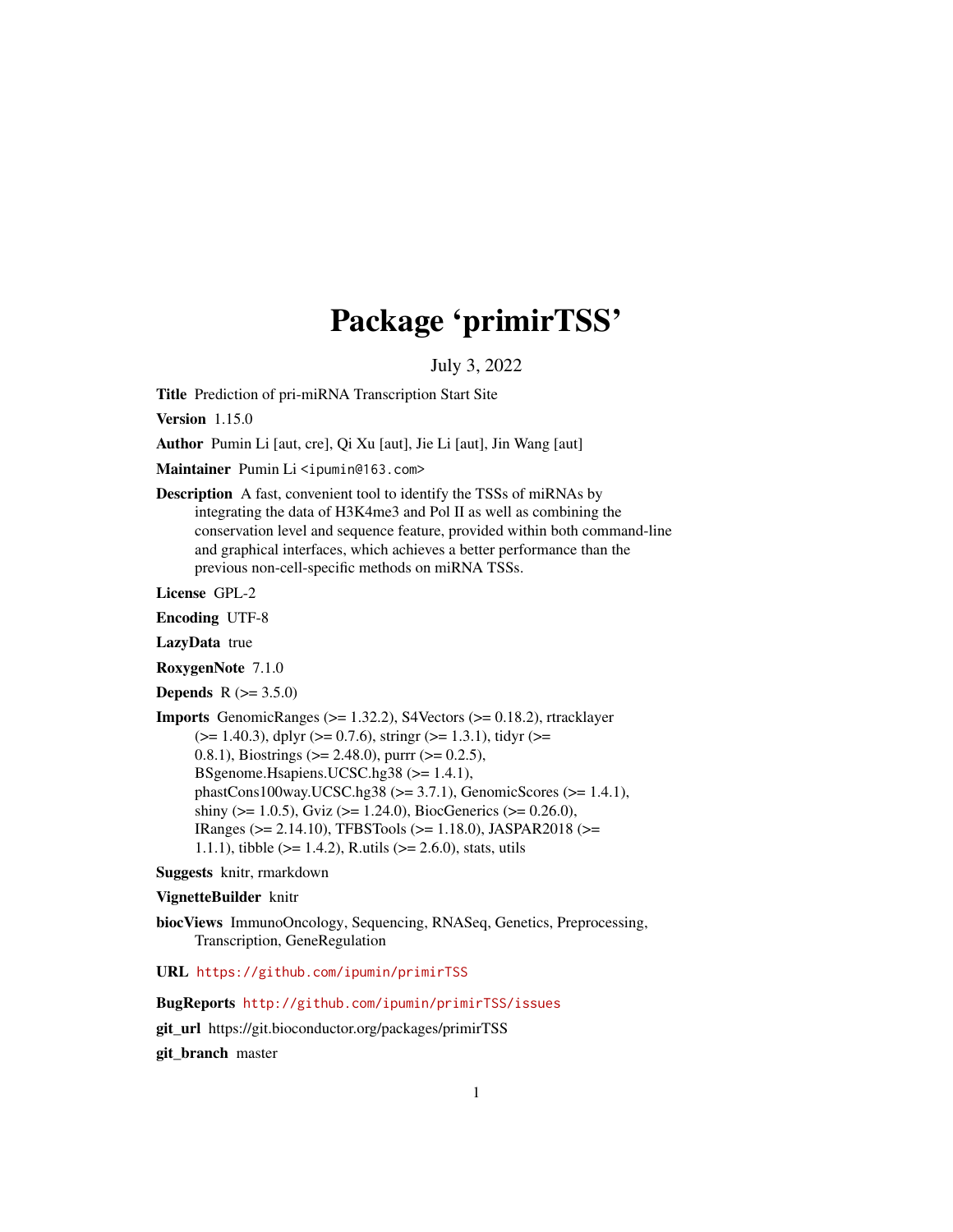<span id="page-1-0"></span>git\_last\_commit c4f9ad5 git\_last\_commit\_date 2022-04-26 Date/Publication 2022-07-03

### R topics documented:

#### **Index** [11](#page-10-0)

<span id="page-1-1"></span>find\_tss *Predict TSSs of miRNA*

#### Description

Search for putative TSSs of miRNA, together with integrating available data such as H3K4me3 data, Pol II data, miRNA expression data, and protein-coding gene data, as well as provide the transcriptional regulation relationship between TF and miRNA.

#### Usage

```
find_tss(
 bed_merged,
  expressed_mir = "all",
  flanking_num = 1000,
  threshold = 0.7,
  ignore_DHS_check = TRUE,
  DHS,
  allmirdhs_byforce = TRUE,
  expressed_gene = "all",
  allmirgene_byforce = TRUE,
  seek_tf = FALSE,
  tf_n = 1000,min.score = 0.8)
```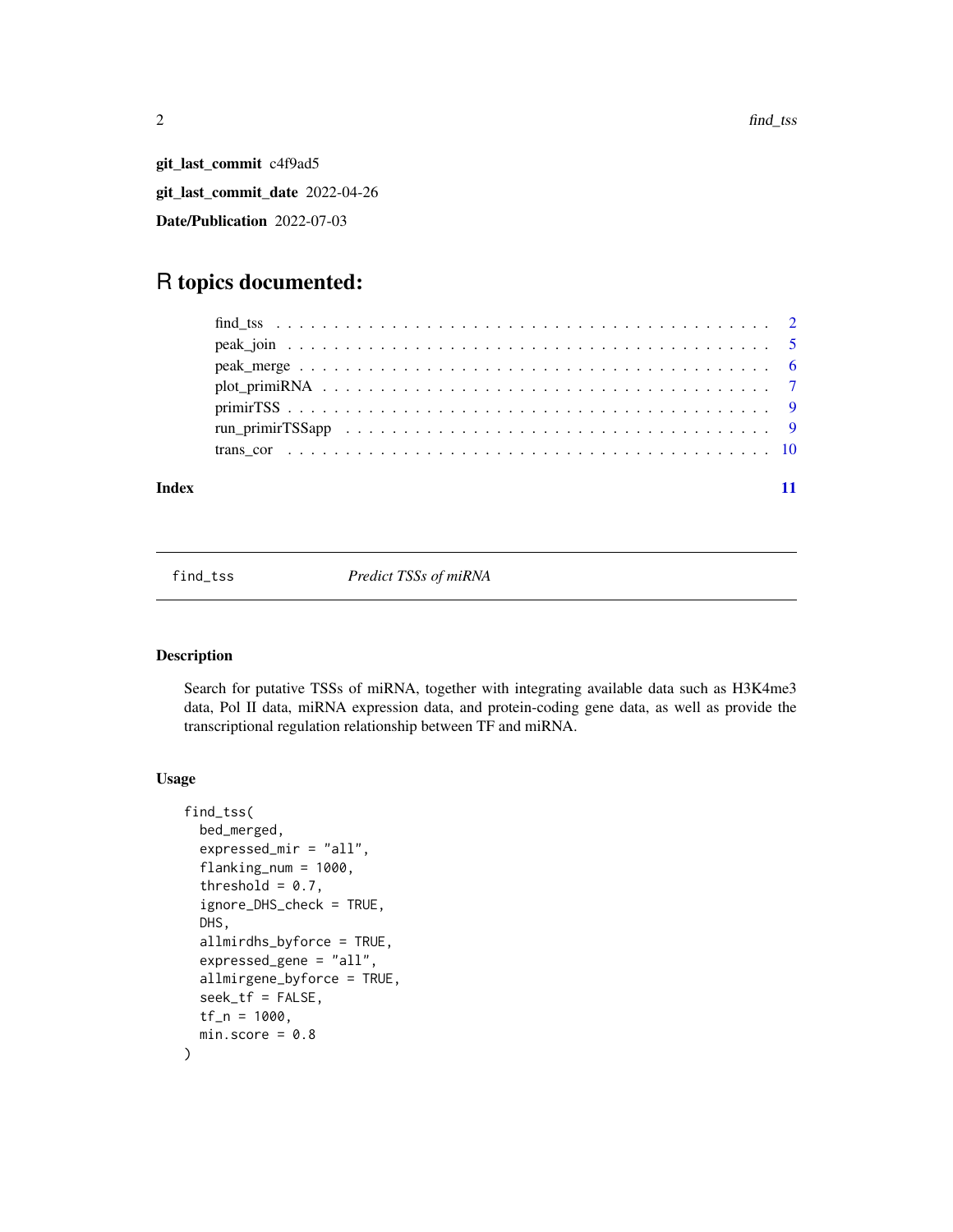#### <span id="page-2-0"></span>find\_tss 3

#### **Arguments**

- bed\_merged Peaks from ChIP-seq data to be provided for analysis can be H3K4me3 peaks, Pol II peaks or both. Notice that peaks are supposed to be merged(see also [peak\\_merge](#page-5-1)) before find\_TSS if using only one kind of peak data, while peaks should be firstly merged and then join together(see also [peak\\_join](#page-4-1)) if both H3K4me3 data and Pol II are input.
- expressed\_mir This parameter allows users to specify certain miRNAs, the TSSs of which they want to search for by providing a list of miRNAs(e.g., expressed miRNAs in a certain cell-line). If expressed\_mir is not specified, the default value of the parameter is "all" and the function will acquiescently employ all the miRNAs currently listed on "miRbase" database.
- flanking\_num A parameter in Eponine model to detect TSSs. It is concluded that a peak signal with flanking regions of C-G enrichment are important to mark TSSs. The default value is 1000.
- threshold The threshold for candidate TSSs scored with Eponine method. The default value is 0.7.
- ignore\_DHS\_check

The process of DHS\_check further assists to filter putative TSSs. When there is a DHS peak that locates within 1 kb upstream of a putative TSS, this predicted TSS will be retained for its character is consistent with that of an authentic TSS. Or the TSSs with no DHSs locating within 1 kb upstream of them would be discarded.

DHS ChIP-seq data of DNase I hypersensitive sites(DHSs).

allmirdhs\_byforce

When we use DHS data to check the validity of TSSs, there is a possibility where no DHSs locates within 1 kb upstream of all putative TSSs and all these putative TSSs might be filtered out by our method resulting no outputs. While "allmirdhs\_byforce = TRUE", it ensures to output at least 1 most possible TSS even if the nearest DHS signal locates more than 1 kb upstream of this TSS.

expressed\_gene Users can specify genes expressed in certain cell-lines that are analyzed. Or the default value is "all", which means all the expressed genes annotated on Ensemble will be employed.

allmirgene\_byforce

While integrating expressed\_gene data to improve prediction, there might be a circumstance where all the putative TSS are discarded. To prevent this condition, users are allowed to use "allmirgene\_byforce = TRUE" to ensure at least 1 putative TSS for each miRNA will be output.

- seek\_tf With the result of predicted TSSs, seek\_tf provides users with an option to predict related TFs for miRNA. The data of transcription factors refer to JASPAR2018 database.
- tf\_n TFBS locates on the upstream of the TSS of a certain TF, which is considered as the promoter region. tf\_n set the length of promoter region for predicting transcription regulation between miRNAs and TFs.
- min.score The threshold for scoring transcription factor binding sites. A single absolute value between 0 and 1.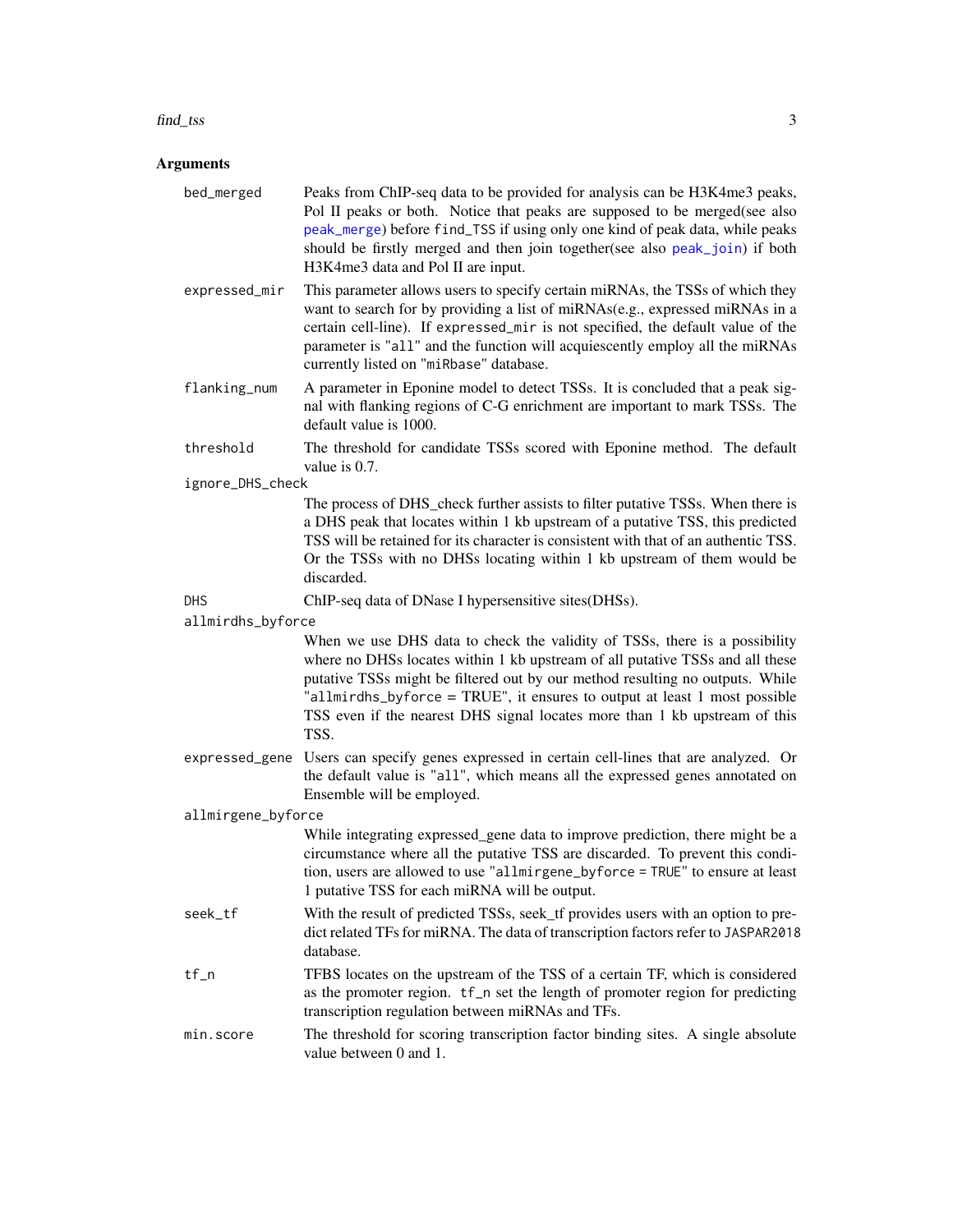The first part of the result returns details of predicted TSSs, composed of seven columns: mir\_name, chrom, stem\_loop\_p1, stem\_loop\_p2, strand mir\_context, tss\_type gene and predicted\_tss:

mir\_name: Name of miRNA.

chrom: Chromosome.

stem\_loop\_p1: The start site of a stem-loop.

stem\_loop\_p2: The end site of a stem-loop.

strand: Polynucleotide strands. (+/-)

mir\_context: The relative positon relationship between stem-loop and protein-coding gene. (intra/inter)

tss\_type: Four types of predicted TSSs. See the section below TSS types for details. (host\_TSS/intra\_TSS/overlap\_int gene: Ensembl gene ID

predicted\_tss: Predicted transcription start sites(TSSs).

pri\_tss\_distance: The distance between a predicted TSS and the start site of the stem-loop.

#### TSS types

TSSs are catalogued into 4 types as below.

host\_TSS The TSSs of miRNA that are close to the TSS of protein-coding gene implying they may share the same TSS, on the condition where mir\_context is "intra". (See above: Value-mir\_context)

intra\_TSS The TSSs of miRNA that are NOT close to the TSS of the protein-coding gene, on the condition where mir\_context is "intra".

overlap\_inter\_TSS The TSSs of miRNA are catalogued as "overlap\_inter\_TSS" when the primiRNA gene overlaps with Ensembl gene, on the condition where "mir\_context" is "inter".

inter\_inter\_TSS The TSSs of miRNA are catalogued as "inter\_inter\_TSS" when the miRNA gene does NOT overlap with Ensembl gene, on the condition where "mir\_context" is "inter".

(See Xu HUA et al 2016 for more details)

#### Log

The second part of the result returns logs during the process of prediction: find\_nearest\_peak\_log If no peaks locate in the upstream of a stem-loop to help determine putative TSSs of miRNA, we will fail to find the nearest peak and this miRNA will be logged in find\_nearest\_peak\_log.

eponine\_score\_log For a certain miRNA, if none of the candidate TSSs scored with Eponine method meet the threshold we set, we will fail to get an eponine score and this miRNA will be logged in eponine\_score\_log.

DHS\_check\_log For a certain miRNA, if no DHS signals locate within 1 kb upstream of each putative TSSs, these putative TSSs will be filtered out and this miRNA will be logged in DHS\_check\_log.

gene\_filter\_log For a certain miRNA, when integrating expressed\_gene data to improve prediction, if no putative TSSs are confirmed after considering the relative position relationship among TSSs, stem-loops and expressed genes, this miRNA will be filtered out and logged in gene\_filter\_log.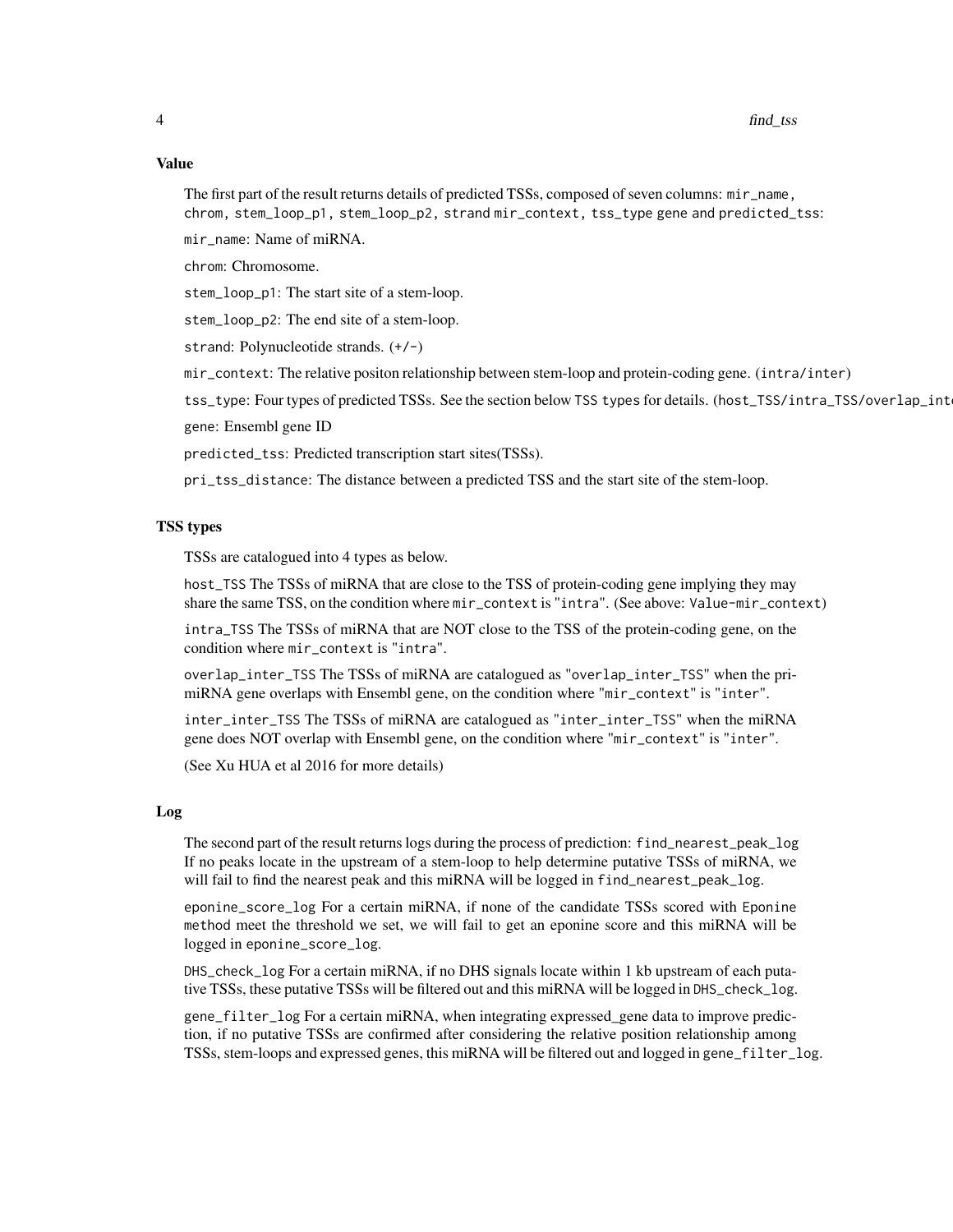#### <span id="page-4-0"></span>peak\_join 5

#### Reference

Xu Hua, Luxiao Chen, Jin Wang\*, Jie Li\* and Edgar Wingender\*, Identifying cell-specific microRNA transcriptional start sites. Bioinformatics 2016, 32(16), 2403-10.

#### Examples

```
bed_merged <- data.frame(
                chrom = c("chr1", "chr1", "chr1", "chr1", "chr2"),
                start = c(9910686, 9942202, 9996940, 10032962, 9830615),
                end = c(9911113, 9944469, 9998065, 10035458, 9917994),
                stringsAsFactors = FALSE)
bed_merged <- as(bed_merged, "GRanges")
## Not run:
ownmiRNA <- find_tss(bed_merged, expressed_mir = "hsa-mir-5697",
                     ignore_DHS_check = TRUE,
                     expressed_gene = "all",
                     allmirgene_byforce = TRUE)
```
## End(Not run)

<span id="page-4-1"></span>

peak\_join *Integrate H3K4me3 data and Pol II data.*

#### Description

Integrate peaks from H3K4me3 and Pol II data. To conduct the overlappd ranges for the further analysis by imposing H3K4me3 peaks on Pol II peaks, if both of these two different kinds of ChIPseq data are available.

#### Usage

```
peak_join(peak1, peak2)
```
#### Arguments

| peak1 | H3K4me3 peaks. Merged peak data as GRange object by fucntion peak_merge |
|-------|-------------------------------------------------------------------------|
| peak2 | Pol II peaks. Merged peak data as GRange object by fucntion peak_merge  |

#### Value

A GRanges object. The joined peaks for the following analysis to search for TSSs.

#### Detail

Peak1 and peak2 are signals seperately from the ChIP-seq data of H3K4me3 and Pol II data that to be integrated. The data is GRange object containing three columns Chrom, Ranges, Strand. And the order of these two kinds of data when input as peak1 and peak2 can be swapped.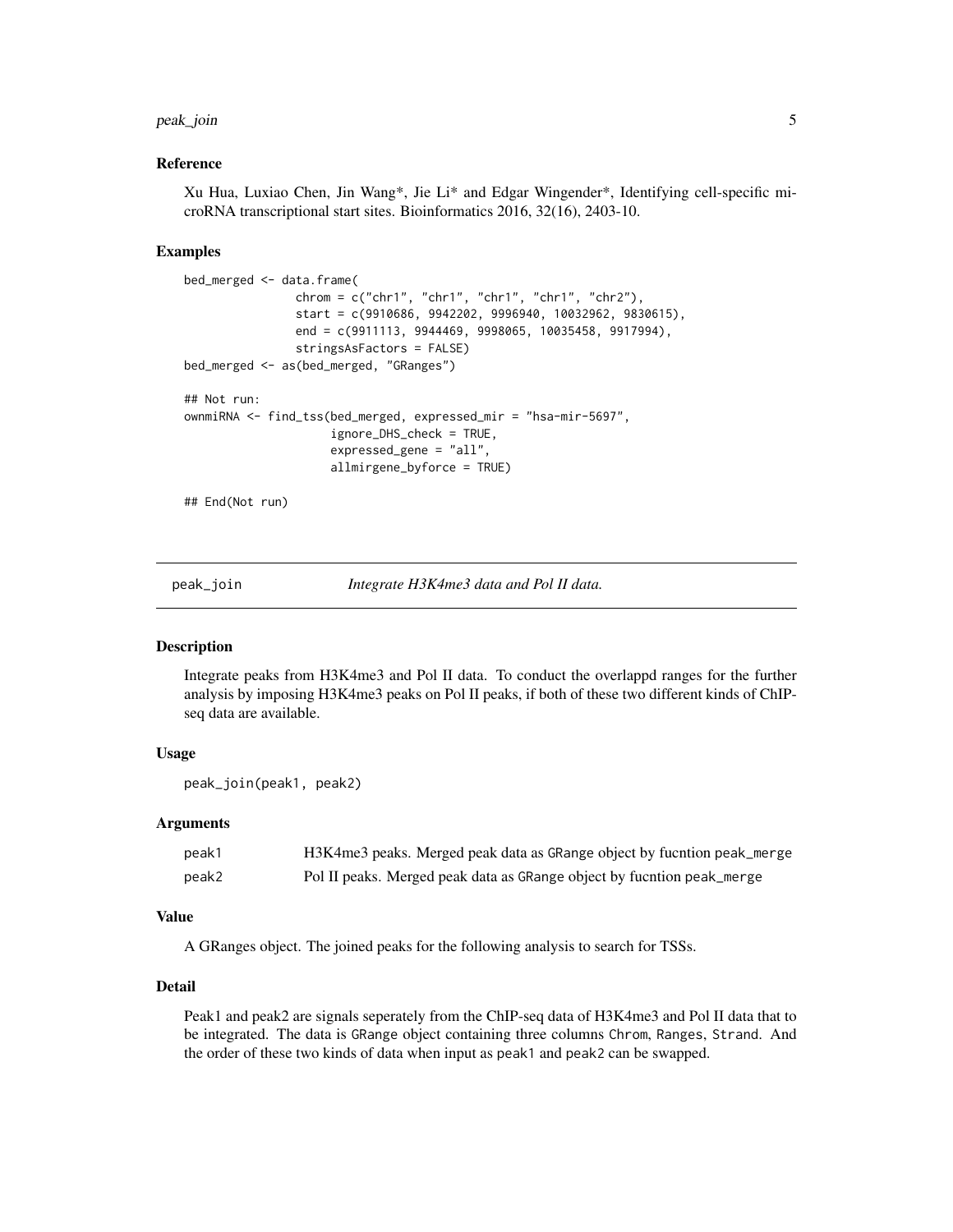#### Examples

```
peak_df1 <- data.frame(chrom = c("chr1", "chr1", "chr1", "chr2"),
                       start = c(100, 460, 600, 70),
                       end = c(200, 500, 630, 100),
                       stringsAsFactors = FALSE)
peak1 <- as(peak_df1, "GRanges")
peak_df2 <- data.frame(chrom = c("chr1", "chr1", "chr1", "chr2"),
                       start = c(160, 470, 640, 71),
                       end = c(210, 480, 700, 90),
                       stringsAsFactors = FALSE)
peak2 <- as(peak_df2, "GRanges")
peak_join(peak1, peak2)
```
<span id="page-5-1"></span>peak\_merge *Merge adjacent peaks within H3K4me3 or Pol II data.*

#### Description

Merge the adjacent segments provided as GRange object from original data. This function will merge adjacent peaks the distance between which is less than n base pairs apart and then return the merged segments.

#### Usage

peak\_merge(peak, n = 250)

#### Arguments

| peak | A GRange object. The peaks to be merged from one certain ChIP-seq data, such<br>as H3K4me3 data or Pol II data.       |
|------|-----------------------------------------------------------------------------------------------------------------------|
| n    | A number. n stipulates the distance (bp, base pair) between two seperate peaks<br>within which they should be merged. |

#### Value

A GRanges object. The merged peaks for the following analysis to search for TSSs.

#### Examples

```
peak_df <- data.frame(chrom = c("chr1", "chr2", "chr1"),
                     chromStart = c(450, 460, 680),
                      chromEnd = c(470, 480, 710),
                     stringsAsFactors = FALSE)
peak <- as(peak_df, "GRanges")
peak_merge(peak, n =250)
```
<span id="page-5-0"></span>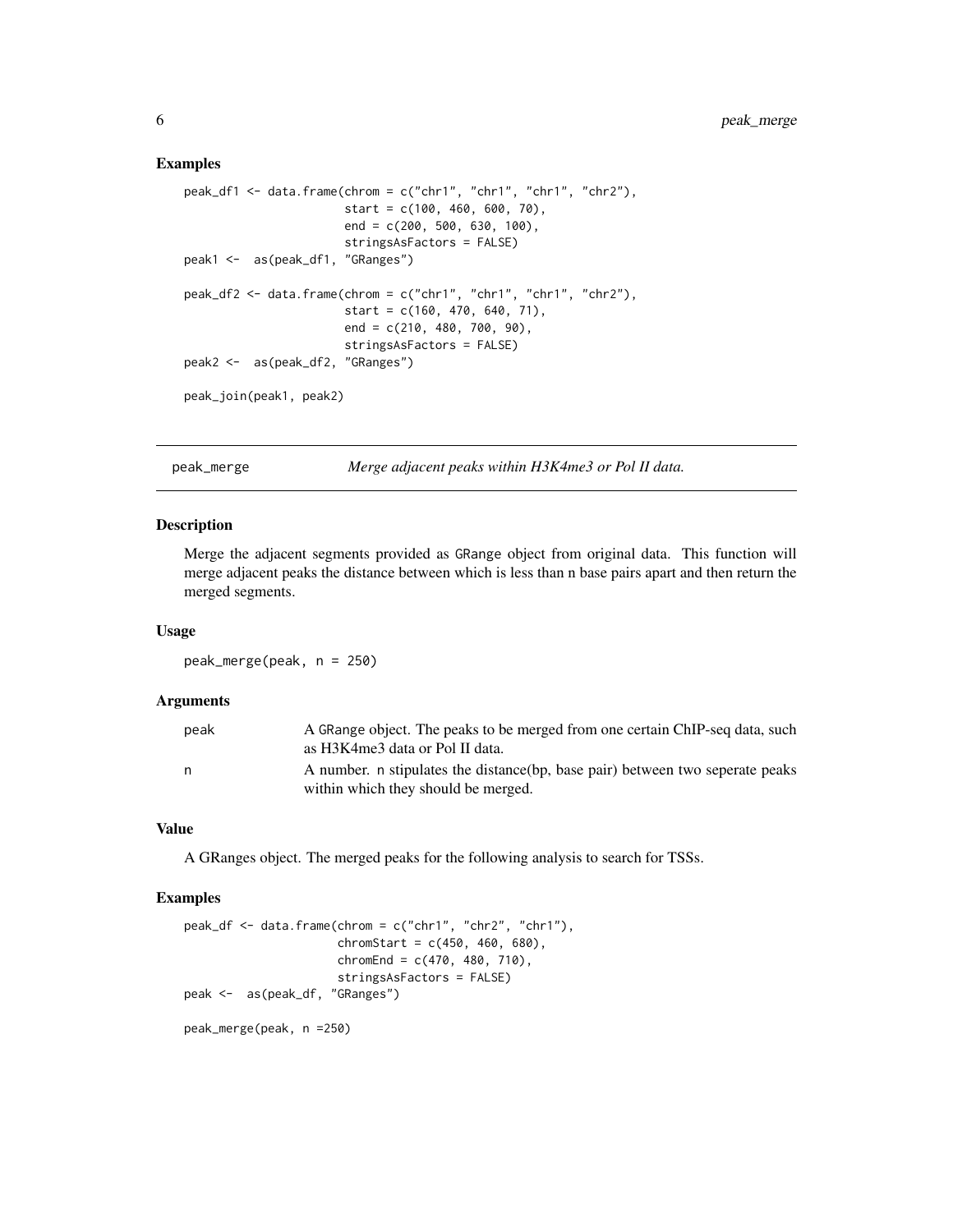<span id="page-6-1"></span><span id="page-6-0"></span>

#### Description

For each miRNA, plot the position of TSS, pri-miRNA, related Ensemble gene, eponine socre and conservation score according to the result of prediction using primirTSS.

#### Usage

```
plot_primiRNA(
  expressed_mir,
  bed_merged,
  flanking_num = 1000,
  threshold = 0.7,
  ignore_DHS_check = TRUE,
  DHS,
  allmirdhs_byforce = TRUE,
  expressed_gene = "all",
  allmirgene_byforce = TRUE
)
```
#### Arguments

| expressed_mir    | This parameter allows users to specify certain miRNAs, the TSSs of which they<br>want to search for by providing a list of miRNAs(e.g. expressed miRNAs in a<br>certain cell-line). If expressed_mir is not specified, the default value of the<br>parameter is "all" and the function will acquiescently employ all the miRNAs<br>currently listed on "miRbase" database. |  |
|------------------|----------------------------------------------------------------------------------------------------------------------------------------------------------------------------------------------------------------------------------------------------------------------------------------------------------------------------------------------------------------------------|--|
| bed_merged       | Peaks from ChIP-seq data to be provided for analysis can be H3K4me3 peaks,<br>Pol II peaks or both. Notice that peaks are supposed to be merged(see also<br>peak_merge) before find_TSS if using only one kind of peak data, while peaks<br>shoud be firstly merged and then join together(see also peak_join) if both<br>H3K4me3 data and Pol II are input.               |  |
| flanking_num     | A parameter in Eponine model to detect TSSs. It is concluded that a peak sig-<br>nal with flanking regions of C-G enrichment are important to mark TSSs. The<br>default value is 1000.                                                                                                                                                                                     |  |
| threshold        | Threshold for candidate TSSs scored with Eponine method. The default value<br>is $0.7$ .                                                                                                                                                                                                                                                                                   |  |
| ignore_DHS_check |                                                                                                                                                                                                                                                                                                                                                                            |  |
|                  | The process of DHS_check further assist to filter putative TSSs. When there are<br>a DHS peak that locates within 1 kb upstream of a putative TSS, this predicted<br>TSS will be retain for it character is consistent with that of an authentic TSS. Or<br>the TSSs with no DHSs locating within 1 kb upstream of them would be discard.                                  |  |
| <b>DHS</b>       | ChIP-seq data of DNase I hypersensitive sites (DHSs).                                                                                                                                                                                                                                                                                                                      |  |
|                  |                                                                                                                                                                                                                                                                                                                                                                            |  |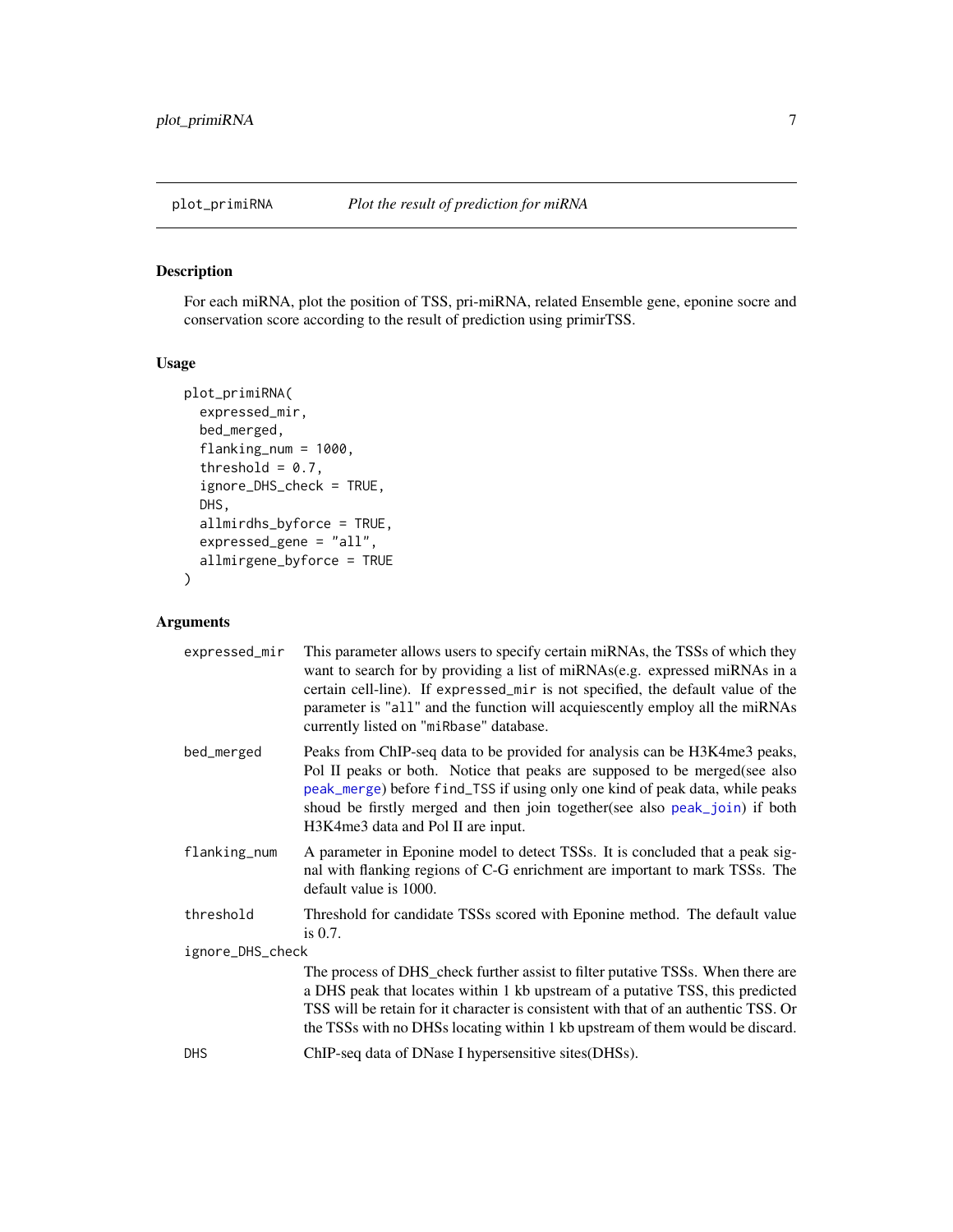#### allmirdhs\_byforce

When we use DHS data to check the validity of TSSs, there is possibility where no DHSs locates within 1 kb upstream of all putative TSSs and all these putative TSSs might be filtered out by our method resulting no outputs. While "allmirdhs\_byforce = TRUE", it ensures to output at least 1 most possible TSS even if the nearest DHS signal locates more than 1 kb upsteam of this TSS.

expressed\_gene Users can speicify genes expressed in certain cell-lines that is analyzed. Or the default value is "all", which means all the expressed genes annotated on Ensemble will be employed.

#### allmirgene\_byforce

While integrating expressed\_gene data to improve prediction, there might be a circumstance where all the putative TSS are discarded. To prevent this condition, users are allowed to use "allmirgene\_byforce = TRUE" to ensure at least 1 putative TSS for each miRNA will be output.

#### Details

NOTICE that this function is used for visualizing the predicted result of ONLY ONE specific miRNA every single time.

#### Value

There will be six tracks plotted as return:

Chrom: Position of miRNA on the chromosome.

hg38: Reference genome coordinate in hg38.

pri-miRNA: Position of pri-miRNA.

Ensemble genes: Position of related protein-coding gene.

eponine score: Score of best putative TSS conducted by eponine method.

conservation score: Conservation score should be integrated with eponine score to find out putative TSSs.

#### Examples

```
expressed_mir <- "hsa-mir-5697"
bed_merged <- data.frame(
  chrom = c("chr1", "chr1", "chr1", "chr1", "chr2"),
  start = c(9180799, 9201483, 9234339, 9942202, 9830615),
  end = c(9183889, 9202580, 9235853, 9944469, 9917994),
  stringsAsFactors = FALSE
\mathcal{L}bed_merged <- as(bed_merged, "GRanges")
## Not run:
plot_primiRNA(expressed_mir, bed_merged)
## End(Not run)
```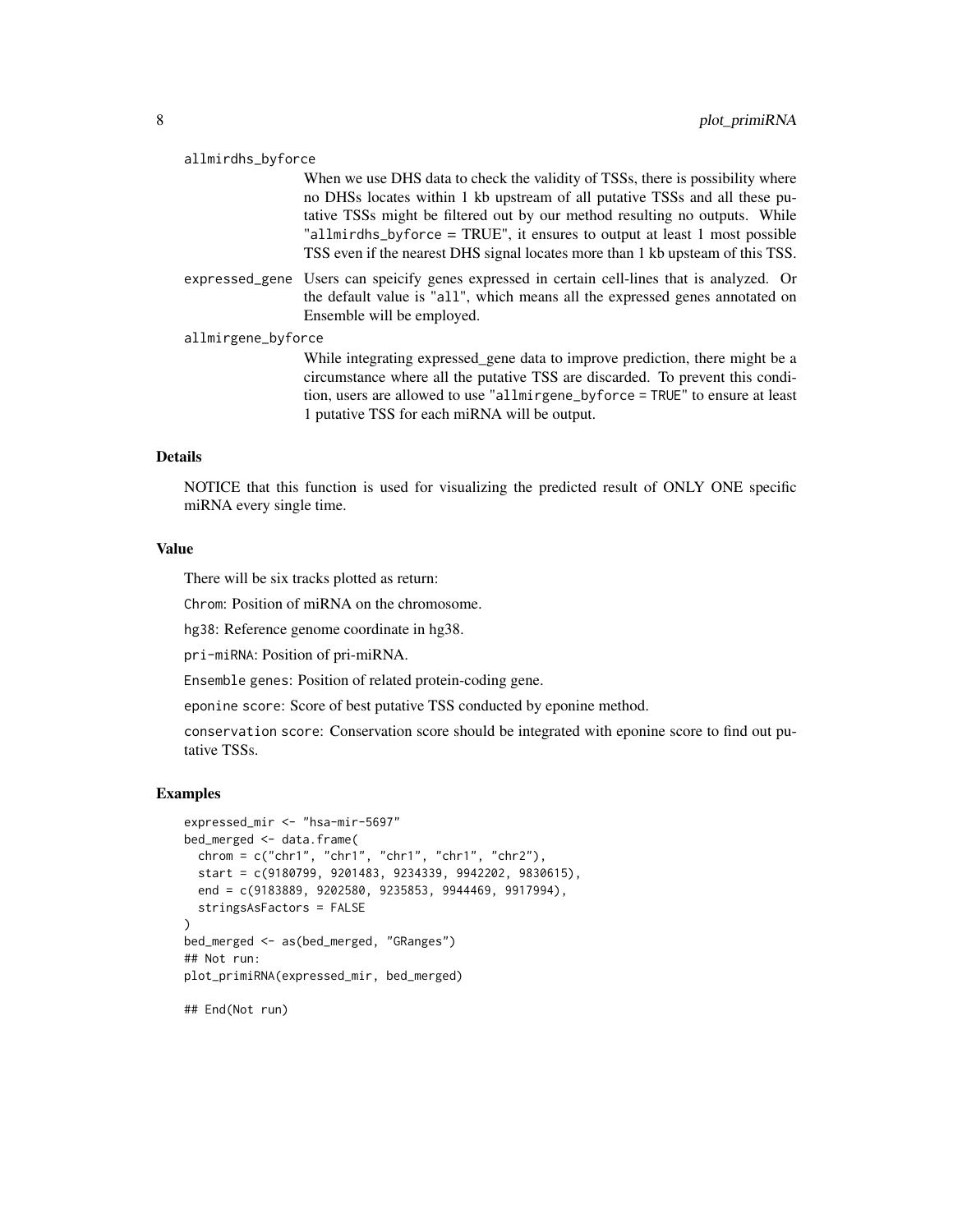<span id="page-8-0"></span>

#### Description

A fast, convenient tool to identify the TSSs of miRNAs by integrating the data of H3K4me3 and Pol II as well as combining the conservation level and sequence feature, provided within both command-line and graphical interfaces, which achieves a better performance than the previous noncell-specific methods on miRNA TSSs.

#### Detail

See [find\\_tss](#page-1-1) for deailted instruction to predict TSSs of miRNA; See [run\\_primirTSSapp](#page-8-1) to predict TSSs of miRNA using graphical web interface.

#### Author(s)

Maintainer: Pumin Li <ipumin@163.com>

Other contributors: Qi Xu <xuqi@vip.qq.com>

#### See Also

Useful links: [Xu HUA et al](https://academic.oup.com/bioinformatics/article-lookup/doi/10.1093/bioinformatics/btw171)

<span id="page-8-1"></span>run\_primirTSSapp *Predict TSSs of miRNA using a graphical web interface.*

#### Description

A graphical web interface is provided for users to achieve the functions of [find\\_tss](#page-1-1) and [plot\\_primiRNA](#page-6-1) to intuitively and conveniently predict putative TSSs of miRNA.

#### Usage

run\_primirTSSapp()

#### Details

Users can refer documents of the two functions mentioned ABOVE for details.

#### Value

A graphical interface.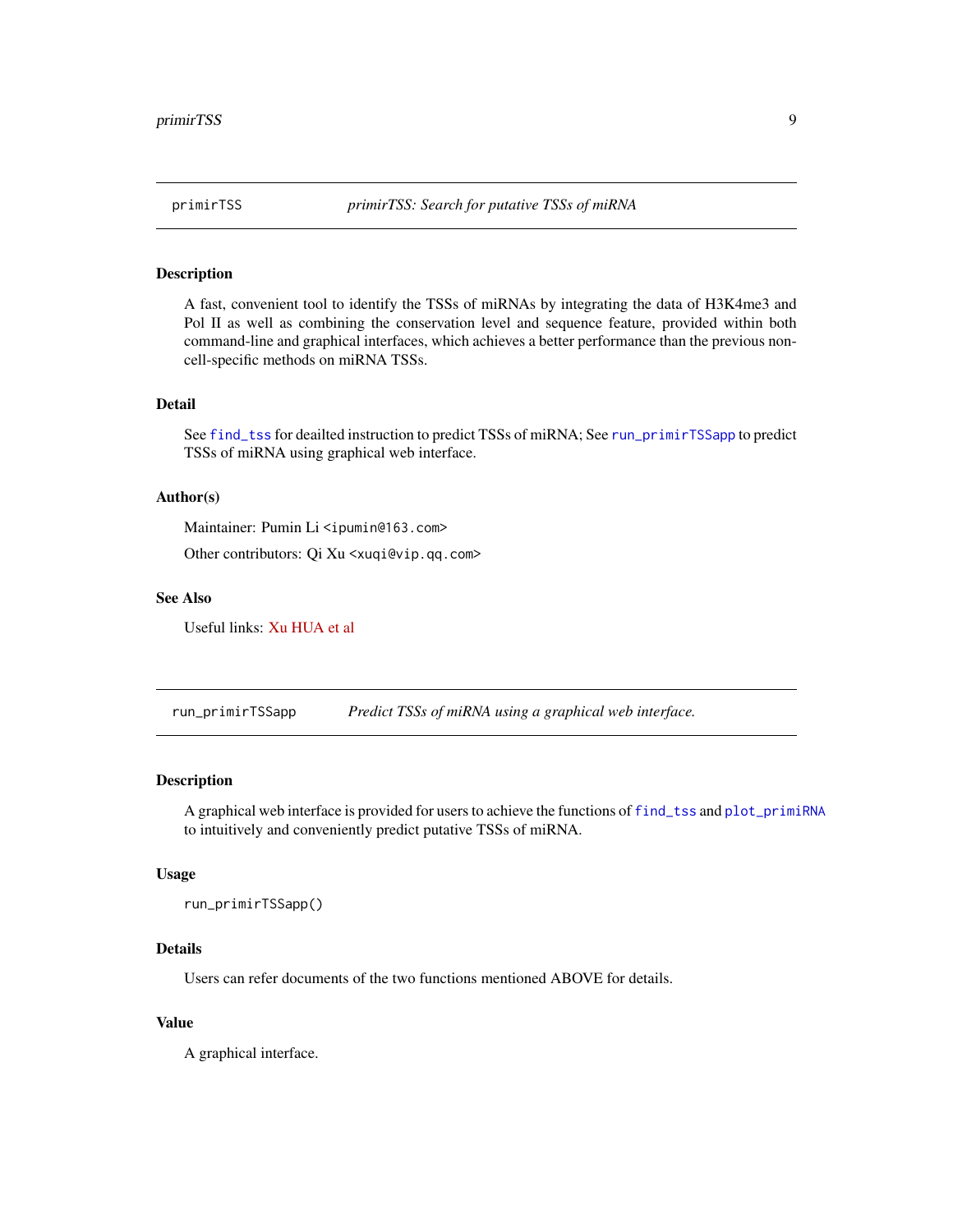#### Examples

## Not run: run\_primirTSSapp()

## End(Not run)

trans\_cor *transform one hg coordinates to another*

#### Description

Convert coordinates between different genomes when necessary.

#### Usage

trans\_cor(peak, hg\_from, hg\_to)

#### Arguments

| peak    | A GRange object. The genome, the coordinates of which need to be coverted.                                                                                       |
|---------|------------------------------------------------------------------------------------------------------------------------------------------------------------------|
| hg_from | The genome are coverting from. This parameter can be "hg18", "hg19" or<br>" $hg38"$ , etc.                                                                       |
| hg_to   | Which type the genome is converting to. This parameter can be "hg18", "hg19"<br>or "hg38", etc. NOTICE hg_from and hg_to should be different from each<br>other. |

#### Value

A GRanges object.

#### Examples

```
peak_df <- data.frame(chrom = c("chr7", "chr7", "chr7"),
                      chromStart = c(128043908, 128045075, 128046242),
                     chromEnd = c(128045074, 128046241, 128047408),
                     stringsAsFactors = FALSE)
peak <- as(peak_df, "GRanges")
trans_cor(peak, "hg19", "hg38")
```
<span id="page-9-0"></span>